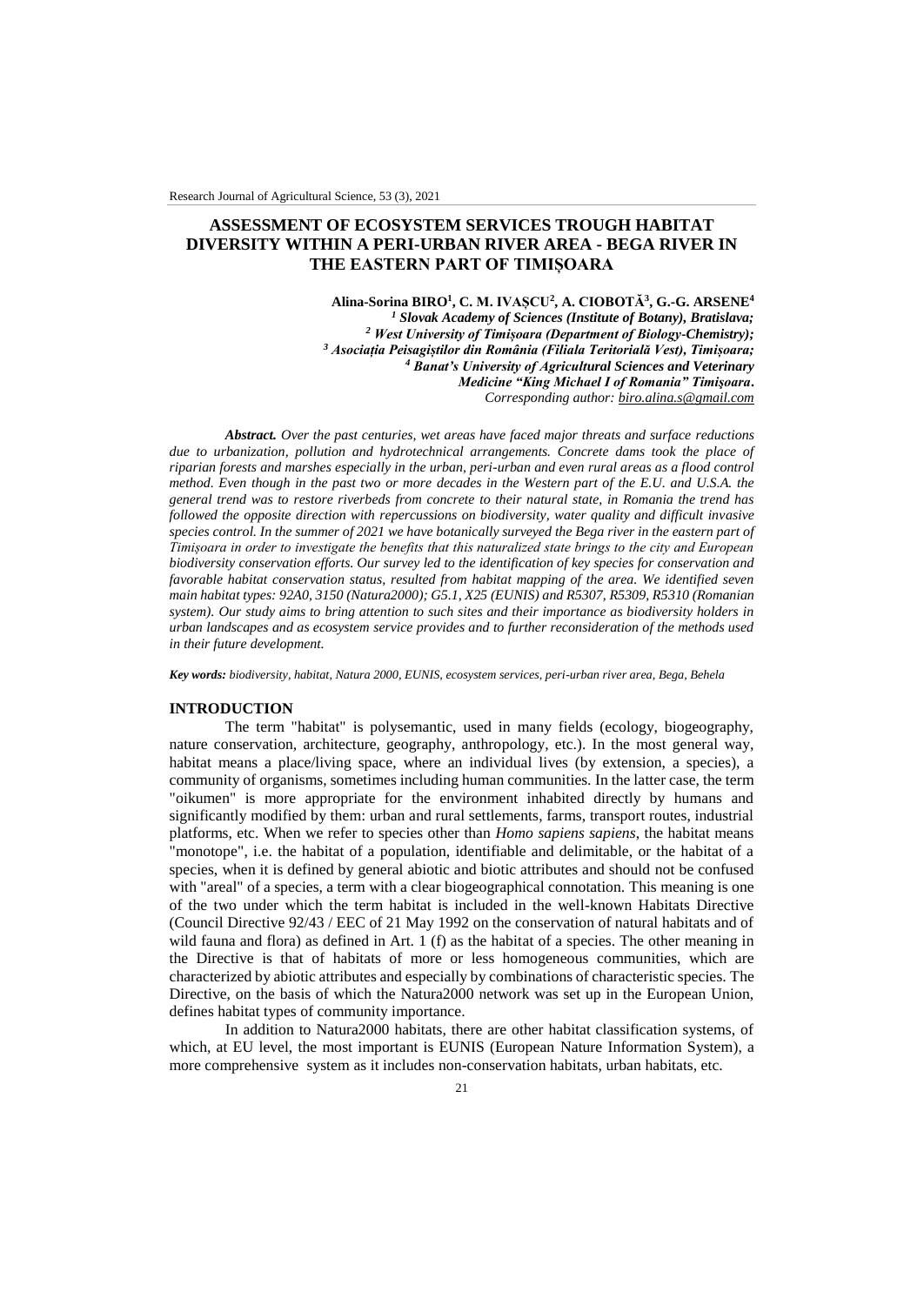It should be mentioned that during the pre-accession of Romania to the EU, a national habitat classification system was developed (DONIȚĂ *et al*., 2005, 2006). There are correspondences between Natura2000 habitat types (set out in the Directive and described in Natura2000 habitat interpretation manuals), EUNIS types and national typology (DONIȚĂ *et al*., 2005, 2006), but not always (habitats without correspondent in another system, Natura2000 habitat with several corresponding national habitats types, etc.).

Inventory, mapping and establishing the conservation status of habitats are preliminary actions to make management decisions in areas such as nature conservation, land management and planning.

Through this study, we made an inventory of the main types of habitats in the major riverbed of Bega between the Water Plant and the upstream portion of it up to about 800 m from the bridge in Ghiroda. The aim of the study is to make a picture of plant diversity and habitats, assess their condition in terms of types of anthropogenic impacts and ecosystem services, and formulate management recommendations that can be integrated into development plans so that the imperatives of urban development, should not lead to drastic erosion of biodiversity.

### *Brief history of botanical research*

 $\overline{a}$ 

The first scientific work exclusively on the flora of Timișoara and its surroundings is that of Lajos (Ludovic) TŐKÉS (1905), who publishes an *enumeratio* comprising 743 taxa, the vast majority of which are cormophyte species, including species described by the great botanist Vincze von BORBÁS, author, also of *Temesmegye vegetációja* (1884); In fact, in the preamble to the volume of the *Natural History Notes* in which he publishes his research, Tőkés thanks Vincze BORBÁS for his kindness in revising the text before publication. In this paper, there are mentioned species near Bega, from Ghiroda (Gir.), Moșnița (Mosn.), two localities close to the area approached by our study, such as<sup>1</sup>: *Marsilia quadrifolia* L. ("Négylevelü mételyfü. Méh. álló tócsákban, Mosn. és Gir. mocsarakban."); *Equisetum arvense* L. ("Mosn. és Gir., freidorfi út mellett, a Bega árterületein m indenütt vizenyős helyeken."); *Typha latifolia* L. ("Mosn., Gir. és .Méh. mocsaraiban, az orsovai és aradi vasútárkok."); *Sparganium erectum* L. ("A Bega parti kiöntéses területeken s az összes mocsarakban, sáncokban."); *Potamogeton gramineus* L. ("Csak a Gir. mocsarakban ("holt Bega")."); *Triglochin palustre* L. ("Mosn. és Gir. vadászterületek egyes zsombékos szigetein."); *Alisma Plantago* L. ("Mosn., Gir., Méh. és a összes vasúttöltések árkaiban, a sáncokban s a Bega indkét parti töltése mentén fekvő mocsarakban."); *Alopecurus pratensis* L. ("A Mosn. és Gir. nedves réteken s mindenütt a kaszálókon."); *Agrostis stolonifera* L. ("Mosn. és Gir. réteken."); *Carex vulpina* L. ("Mosn. és Gir. mocsarak."); *Carex stricta* Good. ("Sáncok, Mosn. és Gir. mocsarak."); *Scirpus maritimus* L. ("Mosn., Gir. és a gyárvárosi Bega mindkét partján.")

In 1916, ZSÀK Zoltán published a *Contribution to the knowledge of the vascular flora in the Timișoara area*, in which appear species in our area of interest: *Scirpus silvaticus* ("Giroda, Bega ártere"); *Carex vulpina* ("Temesvár, a Bega mentén."); *Carex hirta* ("Kissé nedves kaszálón Temesváron; Szabadfalu : legelőn; Giroda: Bega ártere"); *Juncus articulatus* ("Giroda: Bega ártere."), *Juncus effusus* ("Giroda: Bega ártere."); *Allium Scorodoprasum* (Giroda: Begatöltés.); *Scutellaria hastifolia* ("Temesvár, szántóföldi fasorban; Giroda, Bega ártere."); *Veronica Beccabunga*, ("Giroda, mocsaras réten."); *Valérianella rimosa* Bast. (V. *Auricula, V. dentata*) ("Kaszálókon Temesvár és Szabadfalu mellett; Giroda, Begatöltés.").

<sup>&</sup>lt;sup>1</sup> here and below, the names of the species are given according to the sources (the current valid names are not given, in the case of synonyms)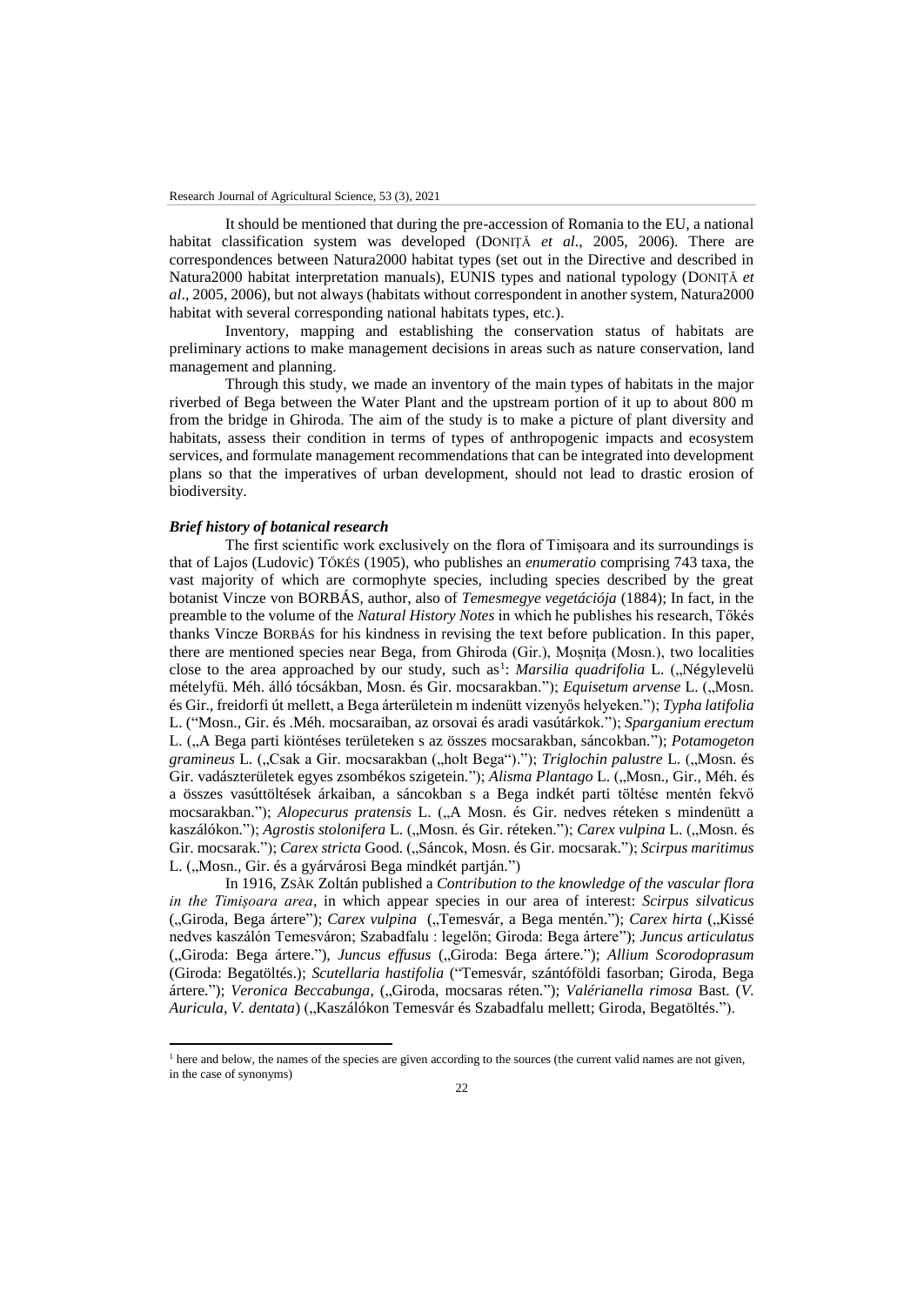The flora of Bistra Forest, located about 2.5 km NE of the study area, is the subject of a botanical research (LENGYEL, 1915) whose results can serve as a general indicator of the flora and vegetation of wetlands around Timisoara; thus, the woody vegetation of the wetlands in the Bistra Forest is composed of *Salix cinerea*, *Salix triandra*, *Alnus rotundifolius* (*A. glutinosa*) and *Viburnum opulus,* while the herbaceous one consists of *Alisma plantago* (*A. plantagoaquatica*), *Sagittaria sagittifolia*, *Equisetum palustre*, *Glyceria aquatica*, *Phragmites communis* (not much), *Schoenoplectus lacustris*, *Rorippa palustris* și *R. amphibia*, *Bidens tripartita*, *Lycopus europaeus*, *Caltha cornuta* (*C. palustris*), *Epilobium* (without specifying the species), *Polygonum amphibium*, *P. hydropiper*, *Stachys palustris*, *Galium palustre*, *Cirsium palustre*, *Oenanthe aquatica*, *Senecio paludosus*, *Lythrum salicaria*, *L. virgatum*, *Juncus effusus*, *Carex elata*, *C. gracilis*, *C. vulpina*, *C. acutiformis*, *C. riparia*, *C. hirta*, *Butomus* (*umbellatus*), *Iris pseudacorus*, *Ranunculus sceleratus*, *Myosotis palustris*, *Sium latifolium*, *Sium erectum* (*Berula erecta*), *Rumex conglomeratus*. In the forest ponds, LENGYEL (1915) finds *Castalia alba* (*Nymphaea* alba*), Nuphar luteum*, *Ranunculus aquatilis*, *Hydrocharis morsus-ranae*, *Lemna minor*, *L. trisulca.*

BORZA (1941) mentions hydrophilic, hygrophilous, ruderal species from the Bega meadow: *Sagittaria sagittifolia*, *Butomus umbellatus*, *Glyceria fluitans*, *Glyceria maxima* ("Fluvio Bega prope opp. Timișoara."), *Althaea officinalis* ("Locis uliginosis penes fl. Bega, sollo argilloso."), *Conium maculatum* ("Timișoara, loco ruderali ad fl. Bega. Solo argillaceo."), *Scutellaria galericulata* ("In Phragmiteto penes fl. Bega.").

BUIA (1942) reports on: *Salvinia natans* ("la Ghiroda, pe canalul Bega..." - at Ghiroda, on the Bega canal), *Bromus japonicus* ("Timișoara, pe marginea canalului Bega." – Timișoara, on the banks of the Bega canal), *Salix triandra* ("Timișoara, pe marginile canalului Bega" -Timisoara, on the banks of the Bega canal), *Chenopodium strictum* ("Timișoara, pe marginea canalului Bega" - Timisoara, on the banks of the Bega canal).

An exhaustive list of species identified in the Timișoara region (by which the author understands the urban area and the neighboring area within a radius of 4-6 km) is published by BUJOREAN (1942); in this list we find species with general location indications (e.g. "Everywhere on the roadside"), but also species found in or near our study area:

- Salvinia natans ("Pe Bega mai sus de plaja comunală și-n alte bălți liniștite și scutite." - *On Bega above the communal beach and in other quiet and sheltered ponds*;
- *Equisetum arvense* f. *agreste* ("Pe malul Begei deasupra plajei comunale, în asociația de *Agropyron repens*" - On the banks of the Bega above the communal beach, in the association of *Agropyron repens*);
- *Potamogeton nodosus* ("Pe Bega, la plaja comunală ..." On Bega, at the communal beach...);
- *Potamogeton acutifolius* ("În Bega, mai sus de plajă..." In Bega, above the beach ...);
- *Leersia oryzoides* ("Pretutindeni, în marginea asociației de *Phragmites communis*." Everywhere, on the edge of the association of *Phragmites communis*);
- *Poa palustris* var. *glabra* ("În pârloagă umedă pe malul Begei aproape de plajă" In a humid fallow, on the banks of the Bega, near the beach);
- Salix triandra var. *discolor* f. *semperflorens* ("Pe malul Begei mai sus de plaja comunală" - On the bank of the Beg, above the communal beach);
- *Salix viminalis* var. *splendens* ("Pe Bega lângă plaja comunală" On Bega, near the communal beach)
- *Epilobium hirsutum var. villosum* ("În fânaț umed (șumuz) la "Bugeac" aproape de plajă" - In the wet meadow (şumuz) at "Bugeac", near the beach)
- *Myosotis scorpioides* ssp. *palustris* var. *strigulosa* f. *laxiflora* ("în asociație de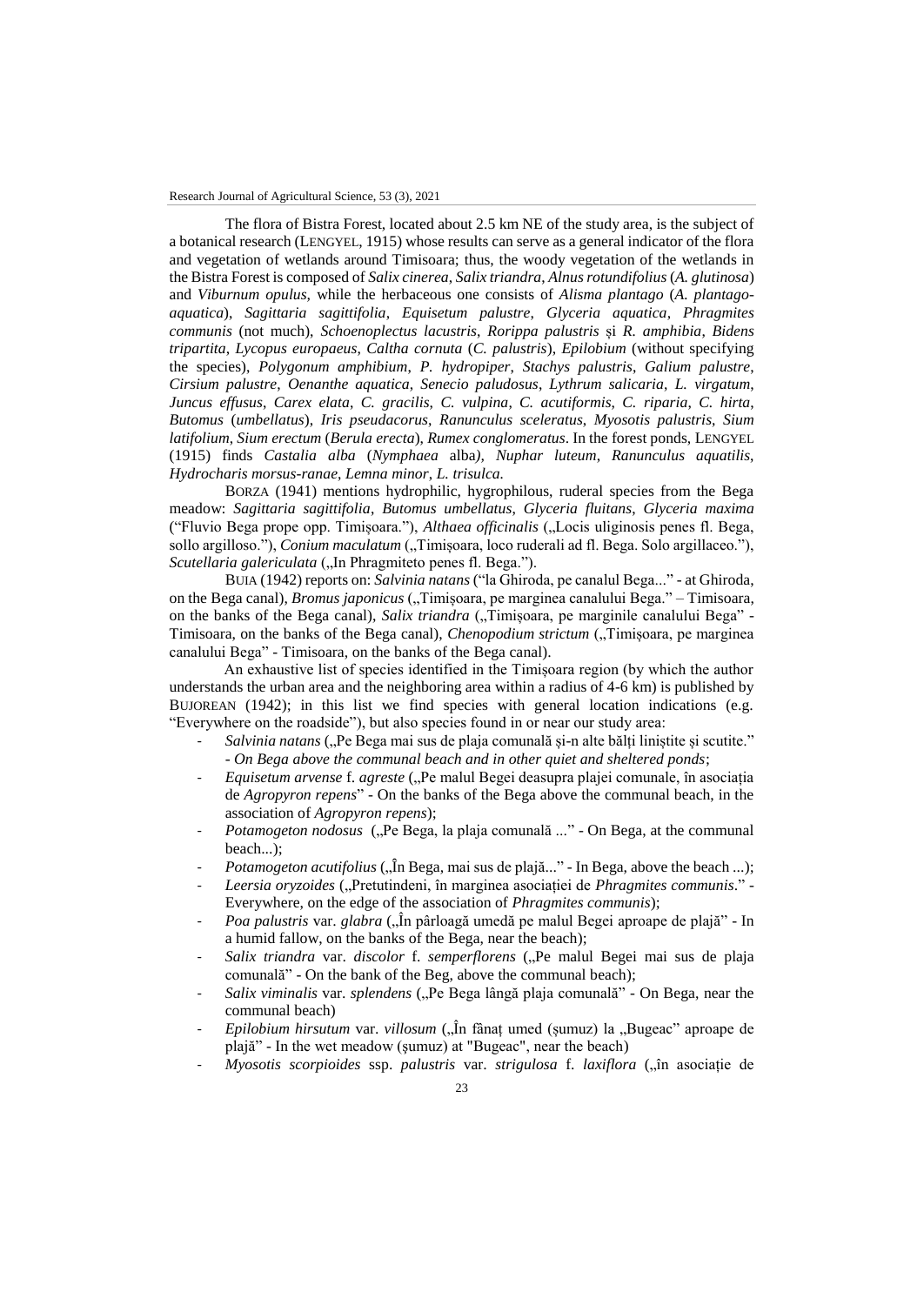Research Journal of Agricultural Science, 53 (3), 2021

*Glyceria maxima* pe Bega" - in *Glyceria maxima* association, on Bega)

- *Stachys paluster* var. *vulgaris* f. *petiolatus* ("Pe marginea asociației de *Phragmites c.* la plajă" - At the edge of the association of *Phragmites c.* At the beach);
- *Mentha aquatica* ssp. riparia ("Pe marginea trestișului (*Phragm. c.*) la plajă" at the edge of the reedbed (*Phragm. c*.), at the beach);
- Xanthium italicum ("În loc viran lângă plajă ș.a." In barrens, near the beach, etc.);
- *Cirsium arvense* var. *vestitum* ("În loc umed la umbră, la plajă pe malul Begei" In a humid place in the shade, on the beach on the banks of the Bega).

Brief references to the flora and vegetation of wetlands in Timișoara and its surroundings are included in a *Geobotanical Guide for the Banat* (POPESCU & SAMOILĂ, 1962):

"The aquatic and swampy vegetation is also quite rich. We mention the associations of *Wolffia arrhiza, Salvinia natans, Leersia oryzoides, Scirpus tabernaemontani, S. silvaticum, Phragmites communis, Glyceri aquatica,* etc. In swamp associations it still grows: *Iris pseudacorus, Lemna trisulca, Carex nutans, Typha latifolia, Glyceria fluitans, Carex vulpina, Roripa amphibia, Phalaris arundinacea, Oenanthe aquatica, Mentha aquatica, Heleocharis palustris, Bolboschoenus maritimus* etc.

The associations of *Agrostis stolonifera, Juncus effusus, Poa trivialis, Alopecurus prtensis, Poa pratensis*, etc. are widespread in the meadow and in the low places."

In his doctoral dissertation, GRIGORE (1971) mentions, with chorological indications likely to refer to our study area: *Equisetum pratense*,*Equisetum palustre*, *Populus alba*, *Populus tremula*, *Populus nigra Bilderykia (Fagopyrum) dumetorum*, *Callitriche polymorpha*, *Caltha palustris*, *Nymphoides peltate*, *Vallisneria spiralis*, *Potamogeton fluitans*, *Potamogeton natans*, *Potamogeton gramineus*, *Zannichellia palustris*, *Scirpus sylvaticus*, *Acorus calamus*, *Carex brizoides*, *Lathyrus latifolius*, *Myriophyllum verticillatum*, *Myriophyllum spicatum*.

Among the species reported by GRIGORE (1971) someone may also find:

- *Angelica sylvestris* ("*Locuri umbrite în lungul pârâului Behela. Tmș.*" *Shaded places along the Behela creek*. *Timișoara*), common species in hilly and mountainous areas;
- *Lindernia pyxidaria* All., syn. *Lindernia procumbens* (Krock.) Philcox., species listed in Annex IV to the Habitats Directive, an annex containing animal and plant species of Community importance, in need of strict protection.
- *Elatine triandra,* species from the red list of vascular plants in Romania (DIHORU & NEGREAN, 2009), where it appears with the status of critically endangered species. GRIGORE (1971) reports it in the mudslides, ponds, ditches, in Ghiroda and Timișoara, sporadic; also from Ghiroda, this author also points to the congeneric *Elatine alsinastrum*, present sporadically.

To these, GRIGORE (1971) adds reports of plant associations, of which: *Ceraotphyllo-Hydrocharitetum* I. Pop 1962 (at Ghiroda), *Potamogetono-Ceratophylletum* I. Pop 1962 ("în preajma […] canalului Bega, la Timișoara…" - near […] the Bega canal, in Timișoara), *Myriophyllo-Potamogetonetum* Soó 1934 (at Ghiroda), *Glycerietum maximae* (Now. 1930) Hueck 1931 ("în lungul cursurilor de ape (la Timișoara, Ghiroda) și în canale" - along flowing waters (in Timișoara, Ghiroda) and in canals), *Caricetum acutiformis-ripariae* Soó 1937 ("în locuri depresionare, băltite, în lunca Timișului și a canalului Bega, [...] la Ghiroda, Timișoara" - in depressed, muddy places, in the Timiș low-meadow and the Bega canal, […] at Ghiroda, Timișoara).

FAUR & COSTE (1998) undertakes research on the cormoflora in the area of the *Timisoara Fisheries Company* (later *Pescotim*, on the right bank of the Bega, in the immediate vicinity of the studied area, whose basins are currently dry) and identifies 41 species, mostly aquatic and hygrophilous, among which is *Marsilea quadrifolia*, a species in Annex II of the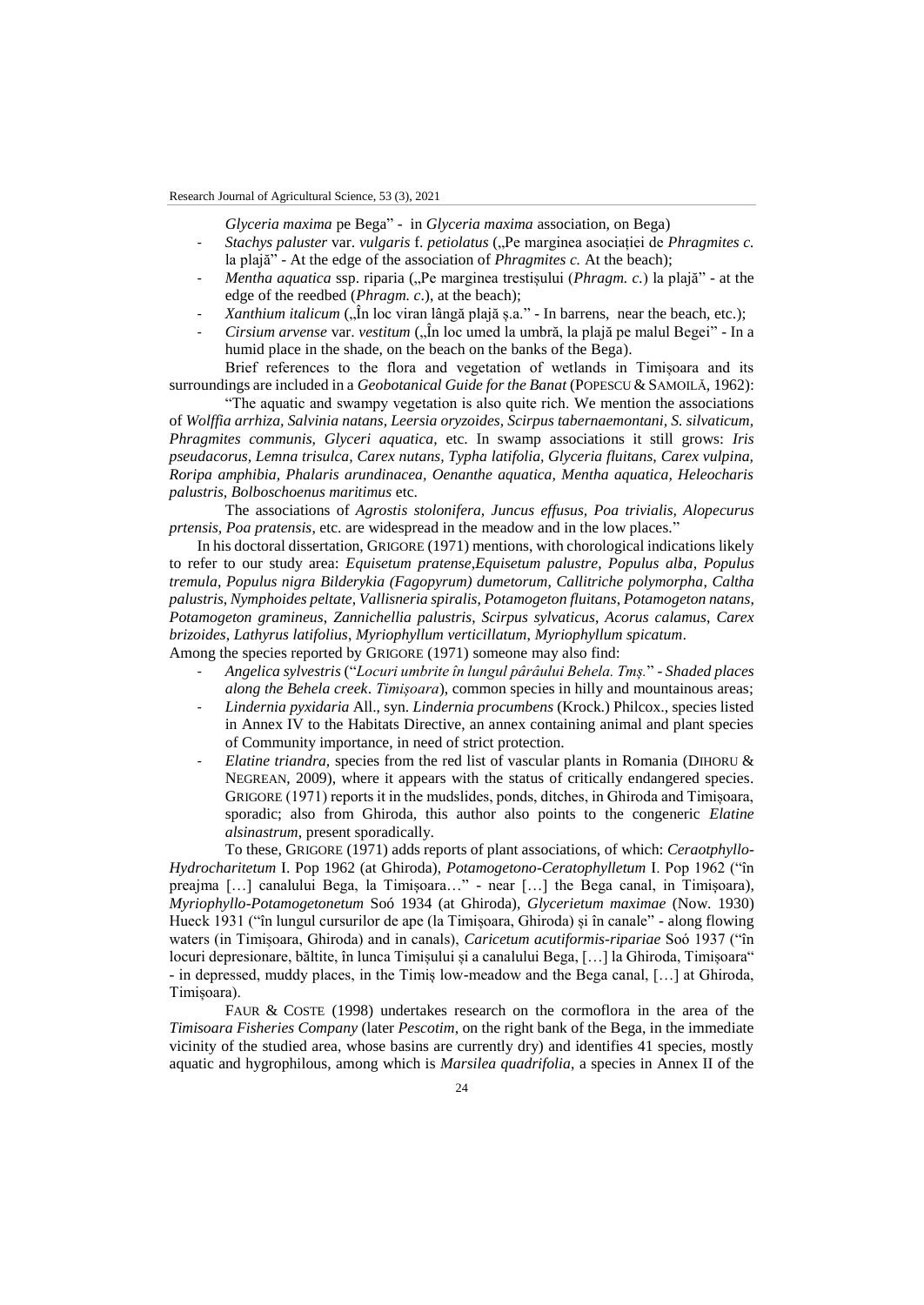Habitats Directive, comprising animal and plant species whose conservation requires the designation of special areas of conservation.

Within the BIOTOWNS project (2011<sup>2</sup>) a study was carried out to evaluate the flora in the urban area of Timișoara, a study that also included the banks of the Behela and the part of the Bega canal in the studied area, of which we find mentioned in the floristic survey on: *Anchusa officinalis*, *Aristolochia clematitis, Avena fatua, Calamagrostis arundinacea, Carex hirta* (all on Cometa Street, on the banks of Behela), *Calystegia sepium, Conium maculatum, Epilobium hirsutum, Equisetum arvense, Galium mollugo, Mentha aquatica, Phragmites australis, Symphytum officinale, Typha latifolia, Typha angustifolia* (on the banks of Bega and Behela), *Ceratophyllum demersum, Lemna minor, Lemna trisulca, Salvinia natans* (in Bega and Behela), *Eupatorium cannabinum, Pastinaca sylvestris* (on the banks of Behela) and others.

### **MATERIAL AND METHODS**

 $\overline{a}$ 

The study area includes the course of Bega and its major riverbed upstream of the Water Plant, on a length of about 3.5 km, and the the terminal part of the course of the Behela brook which flows into the Bega (Fig. 1). The surface of the area thus delimited is 34.45 ha.



Fig. 1. Location, delimitation of the study area and identified habitats (map made by Laurențiu ARTUGYAN).

Prior to the survey, bibliographic investigations were carried out in the botanical literature, retaining those sources that expressly mention plant species and observations on the vegetation in Bega, the urban area and the low-meadow, and Ghiroda.

The field stage of the study consisted of field trips between May and September 2021,

<sup>2</sup> *Flora Municipiului Timișoara - Studiul de evaluare a biotopurilor urbane din municipiul Timișoara*, at URL: <https://www.biotowns.ro/index.php?meniuId=13&viewCat=36&lg=ro>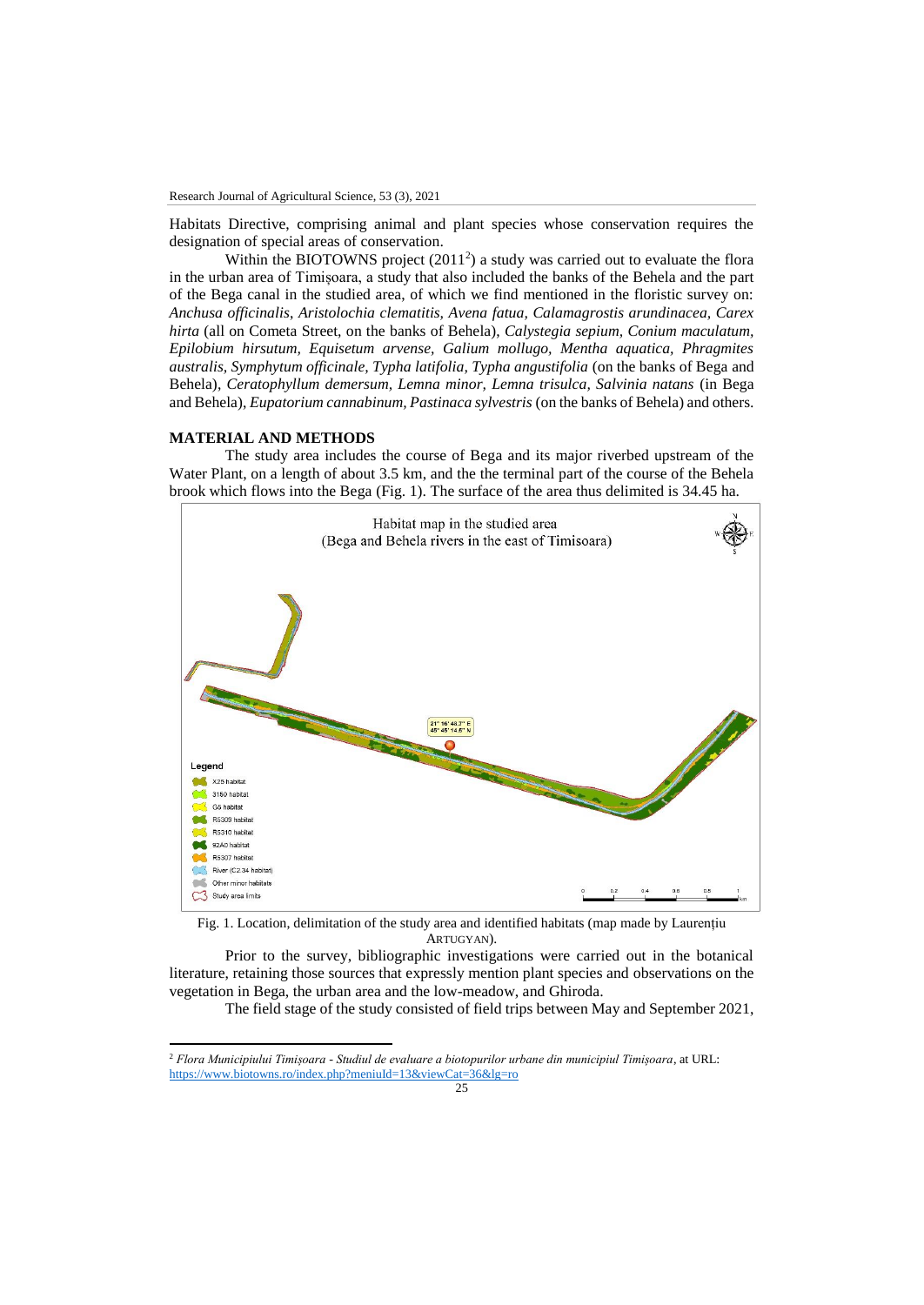both on Bega's and Behela's left and right banks, as well as on a water trip, with kayaks, the latter for observing aquatic vegetation. The identified cormophyte species were noted and the coordinates of the points and lines considered significant (populations' locations and phytocenosis / habitat's boundaries) were recorded. In cases where it was not possible to identify the species on the spot, samples were taken, photographs were taken and an identification was made in the laboratory phase; thus, we used the dichotomous keys from SÂRBU *et al*. (2013).

Observations were also made on the current negative impacts (pressures), mainly of an anthropogenic nature. The codes for impacts are those from the Natura 2000 system presented in Annex no. 1 to the *Guide for the elaboration of the management plans of the protected natural areas* (Order of the Minister of Environment no. 304/2018). The magnitudes of these pressures are estimated on a relative scale: low, medium and high.

In the interpretation of habitats, the current theoretical tools were used:

- for the habitats in Romania: DONIȚĂ *et al*. (2005, 2006);

- for Natura2000 habitats: EUR28 manual (2013) and GAFTA & MOUNTFORD (2008);

- for EUNIS habitats: classification tree presented at [https://eunis.eea.europa.eu/habitats-code-browser.jsp.](https://eunis.eea.europa.eu/habitats-code-browser.jsp) 

Aerial images (made with a drone) and satellite images available in GoogleEarth were used to delimit the patches. Auxiliary, the main Romanian (COLDEA *et al*., 1997, 2015) and European (MUCINA *et al*., 2016) phytosociological sources were also used.

Very small areas (patches usually less than  $400 \text{ m}^2$ ) with vegetation corresponding to other types of habitats, often heavily anthropized, have been included together in the category of other minor habitats.

The typology of ecosystem services considered is CICES v.5.1 (Common International Classification of Ecosystem Services (CICES) for Integrated Environmental and Economic Accounting*<sup>3</sup>* ). The inventory of ecosystem services was done by corroborating information from the field and from various scientific publications. The measure of the importance of an ecosystem service is rendered on an arbitrary three-step scale: "+" - service of reduced importance; "++" - service of medium importance; "+++" - important ecosystem service. The assessment is made for all habitats in the study area taken together (Annex 1).

#### **RESULTS AND DISCUSSION**

Following the interpretation of the fieldwork data, we identified areas with plant communities and plant species that fall into types R5307, R5309, R5310 (from the national habitat classification system), 3150 and 92A0 (habitats of Community importance - Natura2000 habitats) and habitats C2.34, G5 and X25 (EUNIS habitat). We did not include the small areas in other communities (e.g. those dominated by rushes - *Typha ssp*.), nor the ruderal vegetation, the segetal vegetation in the gardens in the area, nor the cultivated plants (ornamentals, vegetables, medicines, etc.) in these gardens, nor the vegetation on the slopes and the ridge of the dam.

### **Habitat R5307 - Dacian-Danubian communities with** *Glyceria maxima* **and**  *Schoenoplectus lacustris*

Cenoses built by *Glyceria maxima* are widespread in all wetlands in Romania, at the edge of puddles and smoothly flowing waters, generally mesotrophic and eutrophic, with slightly fluctuating water levels during the year (COLDEA *et al*., 1997). In the studied area, such

 $\overline{\phantom{a}}$ 

<sup>3</sup> <https://cices.eu/resources/>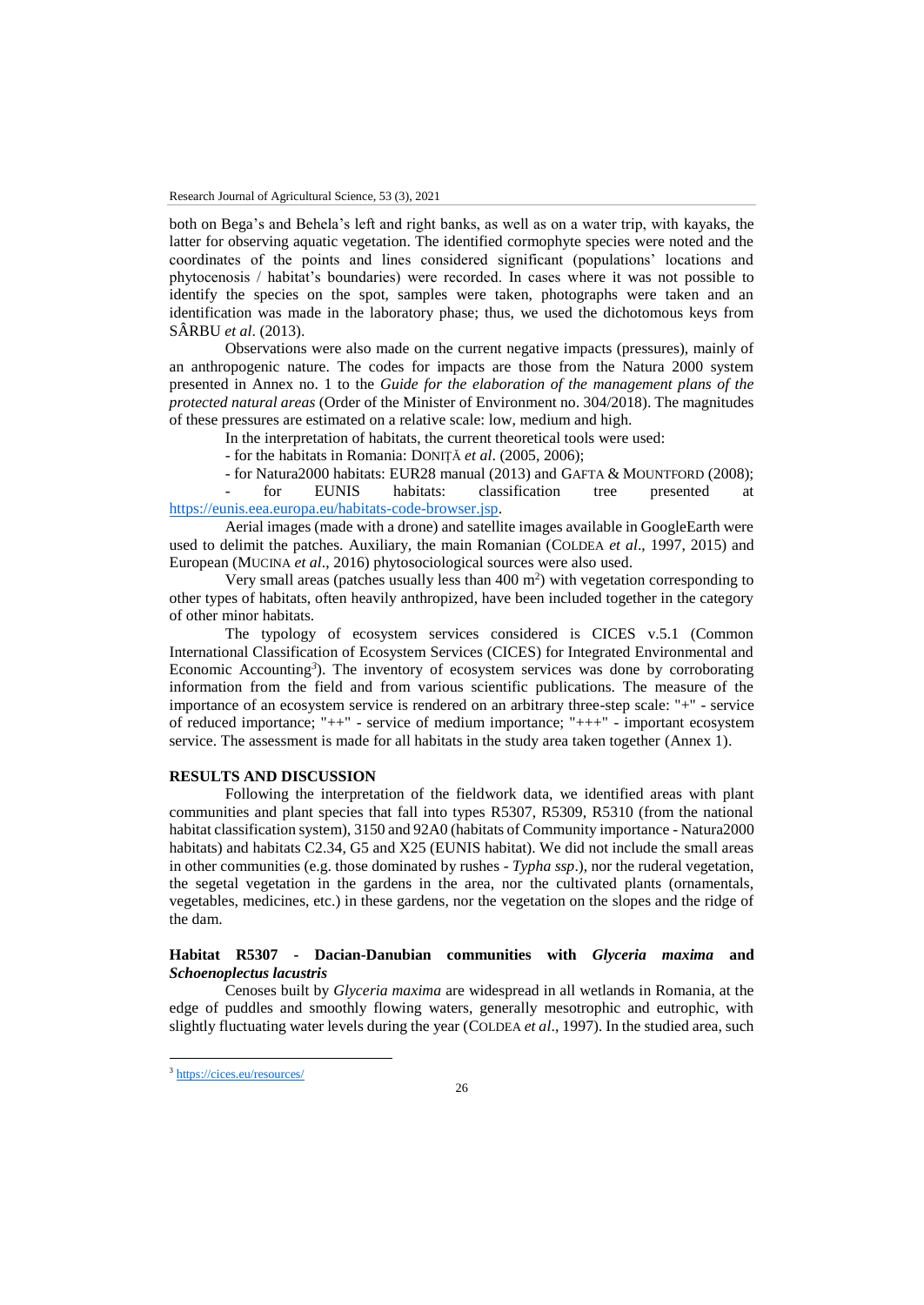phytocenoses occupy discontinuous bands from the banks of Bega, in which the dominant and characteristic species (*Glyceria maxima*) is clearly dominant, being accompanied by: *Alisma plantago-aquatica, Butomus umbellatus, Carex acutiformis, C. riparia, C. vulpina, Equisetum palustre, Eupatorium cannabinum, Galium palustre, Glyceria plicata, Hydrocharis morsusranae, Iris pseudacorus, Leersia oryzoides, Lycopus europaeus, Lysimachia numularia, L. vulgaris, Lythrum salicaria, Mentha aquatica, Myosotis palustris, Phalaris arundinacea, Phragmites australis, Poa trivialis, Polygonum amphibium, Ranunculus repens, Rumex hydrolapathum, Sagittaria sagitifolia, Scirpus sylvaticus, Sparganium erectum, Stachys palustris, Symphytum officinalis, Typha latifolia, T. angustifolia, , Veronica anaglis-aquatica.*

In the meshes left by *Glyceria maxima*, in the very weak parts of the water, there are clusters of *Salvinia natans*, *Lemna minor*, *Spirodela polyrhiza*. At the water's edge, hydrophilic species such as *Valisneria spiralis* and *Najas marina* are found. Other species appear in this vegetal association, many common with those found in the neighboring reeds or sedges; in some places, this habitat is adjacent to habitat 91A0 (willow and poplar gallery forests).

From a phytosociological point of view, this type of phytocenosis is included in the association *Glycerietum maximae* Hueck 1931, *Phragmition* Koch 1926, the alliance *Phragmitetalia* Koch, the order 1926, *Phragmitetea* Tx class. and Prsg. 1942 (COLDEA *et al*. 1997).

In the European vegetation classification system (MUCINA *et al*., 2016), phytocenoses with *Glyceria maxima* are included in the alliance *Phragmition communis* Koch 1926, order *Phragmitetalia* Koch 1926, class *Phragmito-Magnocaricetea* Klika in Klika et Novák 1941, in the category of *Vegetation of freshwater springs, shorelines and swamps*. DONIȚĂ *et al*. (2005) considers habitat type R5307 - Dacian-Danubian communities with *Glyceria maxima* and *Schoenoplectus lacustris* corresponding to the association *Glycerietum maximae* Hueck.

The negative impacts found are:  $F2.03.02$  – pole fishing (Low); G01.01 – nautical sports (Low);  $H05.01$  – garbage and solid waste (Low);  $I01$  – invasive non-native species (*Elodea canadensis*) (Low).

*Glyceria maxima* is a perennial plant with a strong ability to propagate by tillering and emitting rhizomes. In the case of shallow watercourses and canals, the proliferation of this species may slow down the flow of water. In the case of phytocenoses of this kind in the studied area, their extension in the minor riverbed is limited by the great depth of the water. If for birds they are not an important nesting place, they are instead an important place for spawning by fish. From an ecological point of view, dredging and bank clean-up work to eliminate this species is not recommended; at the limit, in case of clogging of the banks, works can be carried out, but in small portions and staggered over several years.

### **Habitat R5309 - Danubian communities with** *Phragmites communis* **and** *Schoenoplectus lacustris*

The reeds (*Phragmites australis*) occupy large areas, especially on the right bank of the Bega, in the major riverbed, on flat ground. On the left bank, we also find patches of reeds, but interrupted by lots used as gardens or as recreational places from which the reeds were removed and replaced with grass or various trees. In other cases, the reeds form an intermediate cenosis between *Glycerietum maximae* and habitat 91A0 patches, which also expresses the progressive direction of vegetation evolution (floating vegetation → phytocenoses of *Glyceria maxima* → phytocenoses of *Phragmites australis* → groups of shrub willows and poplars).

Such cenoses are known for their lush appearance, but also for their floristic poverty. The reed achieves the highest coverage, being accompanied, in the study area, by: *Althaea officinalis, Bidens tripartita, Butomus umbellatus, Calystegia sepium, Carex riparia, C,*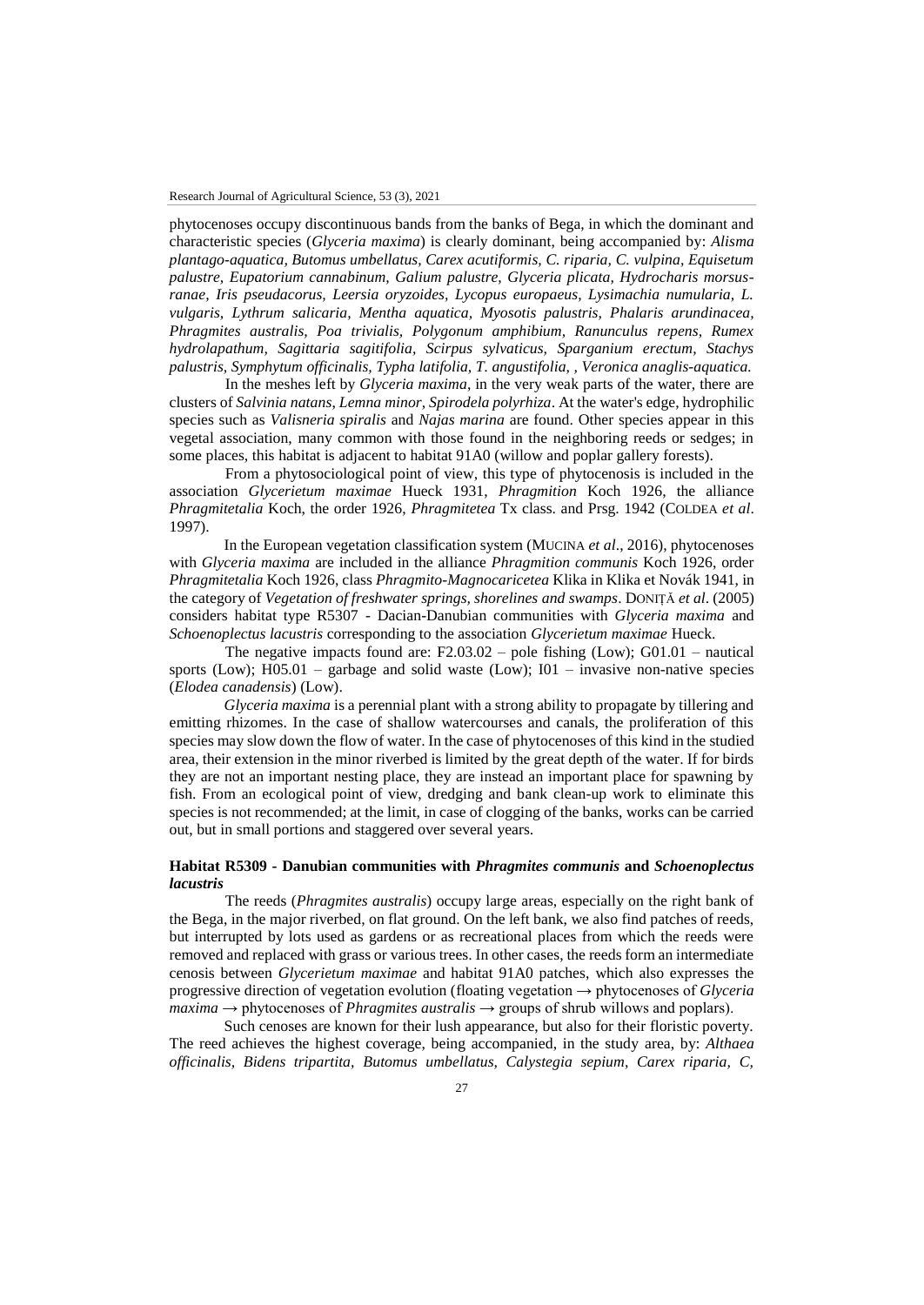*vulpina, C. hirta, Cirsium vulgare, Epilobium hirsutum, Eupatorium cannabinum, Gratiola officinalis, Glyceria maxima, Iris pseudacorus, Juncus effusus, Lycopus europaeus, Lysimachia vulgaris, Lythrum salicaria, Mentha aquatica, M. longifolia, Myosotis palustris, Poa palustris, Phalaris arundinacea, Salix capraea, S. alba, Schoenoplectus lacustris, Solanum dulcamara, Stachys palustris, Symphytum officinale, Teucrium scordium, Typha latifolia, Urtica dioica.* In the drier micro-habitats there are grasses of low-meadow and mesophilic meadows (in contact with the acclivity of the dam): *Arrhenatherum elatius*, *Festuca arundinacea, F. gigantea, Dactylis glomerata, Poa pratensis* etc. Also at the contact limit with the dam slope we found various ruderals (*Cirsium vulgare, Conium maculatum, Onopordon achantium* etc.).

From a phytosociological point of view, the reed-built phytocenoses are framed by COLDEA et al. (1997) to the association *Scirpo-Phragmitetum* W. Koch 1926, in the same cenotaxonomic scheme as the association *Glycerietum maximae* Hueck 1931. According to MUCINA *et al*. (2016), reeds are also part of the alliance *Phragmition communis* Koch 1926. Reedbeds can persist for hundreds of years without major environmental changes; In most hydroseries, they make the transition to mesophilic communities, meadows or lowland forests.

From a conservative point of view, *Scirpo-Phragmitetum* cenoses are not of great conservative importance by themselves. In fact, in the Romanian habitat classification system (DONIȚĂ *et al*., 2005, 2006) they are of moderate conservative importance and are assigned to the type R5309. Things are completely different if we consider the whole ecosystem. Thus, reeds are an essential habitat for feeding, sheltering, nesting in the case of many species in the fauna of river lowland meadows and the banks of lakes and swamps. The dense vegetation of the reeds houses species of *Coleoptera* (*Carabidae*, *Chrysomelidae*, *Staphylinidae*, etc.), *Diptera* (*Cecidomyiidae*, *Muscidae*, *Syrphidae*, etc.), *Hemiptera* (*Aphididae*, *Cicadellidae*, etc.), *Hymenoptera*, *Lepidoptera*, *Odonata*, etc. (PACKER *et al*., 2017). In the reedbeds nest bird species such as *Botaurus stellaris* (L.), *Circus aeruginosus* (L.), *Panurus biarmicus* (L.), and in large areas of reedbeds, various species of geese and wild ducks. In the predominantly agricultural landscapes of the plains, the reedbed is often a refuge for wild boar, deer and other mamal species.

The anthropogenic pressures found and their magnitudes are as follows: A04.02.05 – non intensive mixed animal (Low); D01.01 – paths, tracks, cycling tracks (Low); E01.03 – dispersed habitation (Low-Medium); F02.03.02 – pole fishing (Low); H05.01 – garbage and solid waste (Low); I01 – invasive non-native species (Low).

In no case is it recommended to burn reeds in any season, a traditional method from the past in which reeds were used as construction material (roofs, fences, etc.). In order to be able to fulfill their ecological role, it is recommended that the reeds be kept in areas as large as possible and as little disturbed as possible by anthropogenic interference. We do not consider that in the studied area there is a danger that the reed will behave as invasive and occupy areas occupied by other phytocenoses. Possible water drainage could reduce the surface of the reedbed. Tourist / visitor access is only recommended on a few marked trails.

## **Habitat 5310 – Dacian-Danubian with** *Carex elata, C. rostrata, C. riparia* **and** *C. acutiformis*

The habitat includes phytocenoses built by large sedge species (over 1 m) in biotopes with permanent or temporary humidity, on the banks of ponds and rivers, in meadows. DONIȚĂ *et al*. (2005) present as corresponding associations: *Caricetum elatae* Koch 1926, *Caricetum rostratae* Rübel 1912, *Caricetum acutiformis* Eggler 1933, *Caricetum ripariae* Knapp et Stoffer 1962, plant associations without a correspondent in the Natura 2000 habitat system in Romania (GAFTA & MOUNTFORD, 2008). DONIȚĂ *et al*. (2005) give the Palearctic Habitats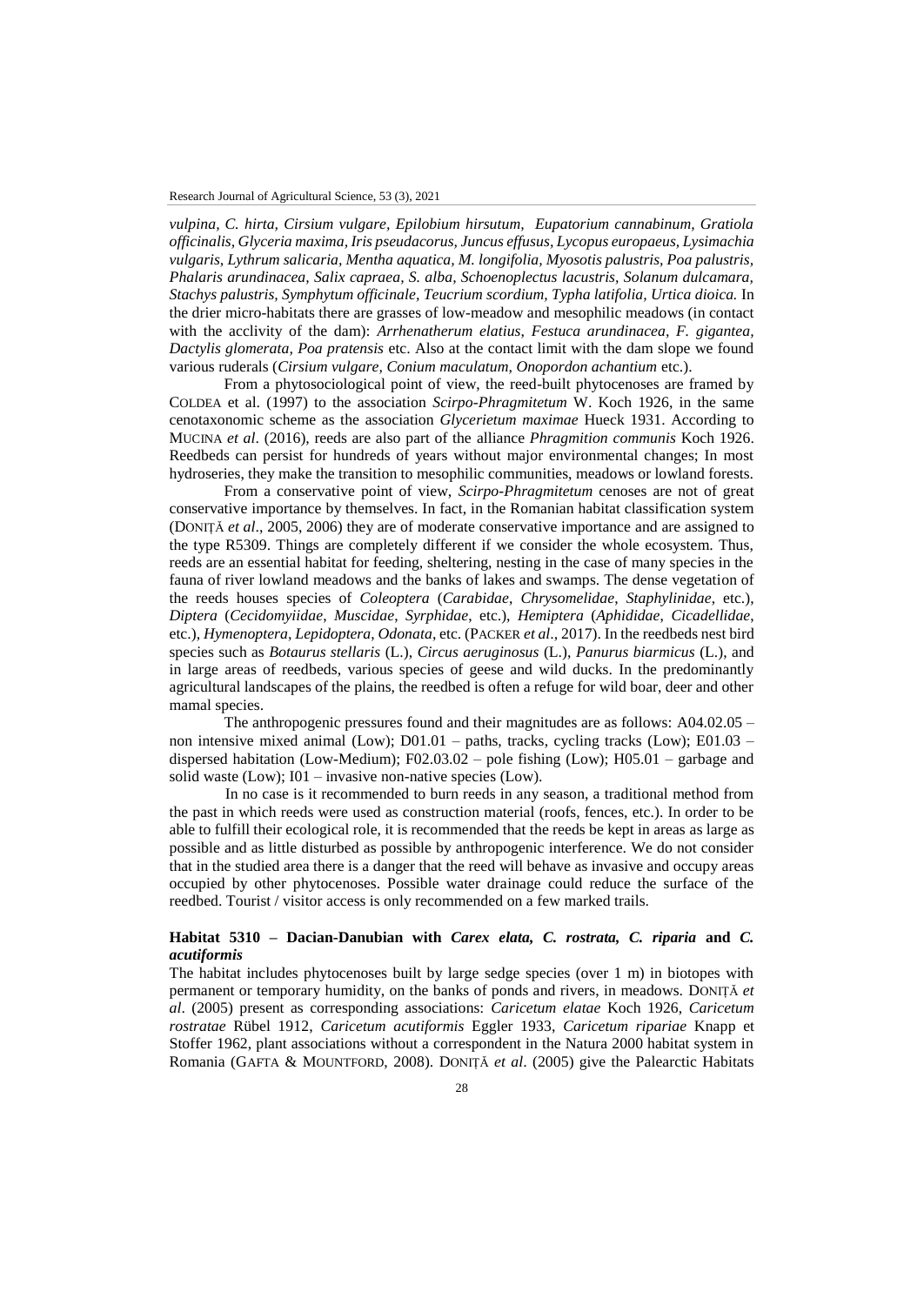type (DEVILLERS, 2010) 53,151 *Reed Sweetgrass* corresponding to R5309 type, but in the Palearctic typology, at 53,151 it is specified "*Communities of eutrophic Palaearctic waters dominated by [Glyceria maxima], rather low, usually constituting strips in or along ditches or small streams, often in grasslands, requiring fairly constant inundation by eutrophic water and with a fairly rich associated flora*." Instead, the type 53,212 is called *Banat sedge beds*, with the associated syntax *Caricetum bueckii* and the explanation: "[*Carex buekii] formations of mesotrophic sandy or clayey soils in Franconia, eastern Bavaria, Saxony, northern Italy, eastern central Europe, eastern Europe and western Asia"*. On the same level of the Palearctic system (53,212) there are also *Lesser pond sedge beds* – "[*Caricion acutae*]: [Caricetum] acutiformis], [*Leucojo-Caricetum*] [p.], [*Caricetum ripario-acutiformis*] [p.]", and at 53,215, *Tufted sedge tussocks* - [*Caricetum elatae*]. In the Hungarian Natura2000 Habitat Interpretation Manual<sup>4</sup> , the type B5 - *Nem zsombékoló magassásrétek* (*Non-tussock tall-sedge beds*), which includes, among others, cenoses of *Caricetum acutiformis* Eggler 1933, *Caricetum buekii* Kopecký et Hejný 1964, *Galio palustris-Caricetum ripariae* Bal.-Tul. *et al*. 1993, is also given without a Natura 2000 correspondent type.

In the EUNIS system, a distinction is made between the sedges built by *Carex acutiformis* (D5.2122 - *Lesser pond sedge beds*<sup>5</sup> ) and those dominated by *Carex riparia* (D5.213 - *Greater pond sedge beds<sup>6</sup>* ), the first more tolerant to aridity.

We therefore find some difficulties in interpreting this habitat, which is why we chose to present it according to the Romanian classification system as R5310.

The vegetation of tall sedges is usually found interspersed in the bottom of reeds or in wet meadows or in areas with heavy soils, but with significant rainfall in the spring. In the study area, the sedges are indeed in contact with the reeds (R5309) or insular inside it, presenting, in addition to the dominants of the genus *Carex (C. acutiformis, C. gracilis, C. riparia*), other species as: *Agrostis stolonifera*, *Bidens tripartita*, *Butomus umbellatus*, *Calystegia sepium, Carex vulpina, Cirsium arvense, Eleocharis palustris, Equisetum palustre, Festuca pratensis, Galium aparine, G. palustre, Gratiola officinalis, Iris pseudacorus, Juncus effusus, Lycopus europaeus, Lysimachia numularia, L. vulgaris, Lythrum salicaria, Mentha aquatica, Phalaris arundinacea, Phragmites australis, Ranunculus repens, Rubus caesius, Schoenoplectus lacustris, Solanum dulcamara, Salix cinerea, Stachys palustris, Symphytum officinalis*, *Typha latifolia, Urtica dioica* etc.

The cumulative surface of the sedge patches is about 0.34 ha.

The anthropogenic impacts on this habitat are neither numerous nor significant. Thus, similar to the cases of other habitats, we inventoried the following pressures: D01.01 – paths, tracks, cycling tracks (Low);  $- H05.01 -$  garbage and solid waste (Low);  $- 101 -$  invasive nonnative species (Low).

This type of phytocenosis is important for fixing the banks and reducing their erosion, contributes to improving water quality and is a source of food and habitat for a multitude of animal species, especially invertebrates. The birds find here a place to feed and nest. In the case of water-high sedges, they are a source of invertebrate food that is a trophic source for fish. The ecosystem services provided by these ecosystems are therefore diverse.

From the point of view of management in the landscape of a river meadow, it is recommended that these cenoses be preserved and not intervened as much as possible. Due to

 $\overline{\phantom{a}}$ 4

www.novenyzetiterkep.hu%2Fsites%2Fnovenyzetiterkep.hu%2Ffiles%2FANER%2520012%2520B5.pdf&usg=AOv Vaw3FgOqbgsCmCeIF-9MkXCDM

<sup>5</sup> <https://eunis.eea.europa.eu/habitats/5132>

<sup>6</sup> <https://eunis.eea.europa.eu/habitats/5139>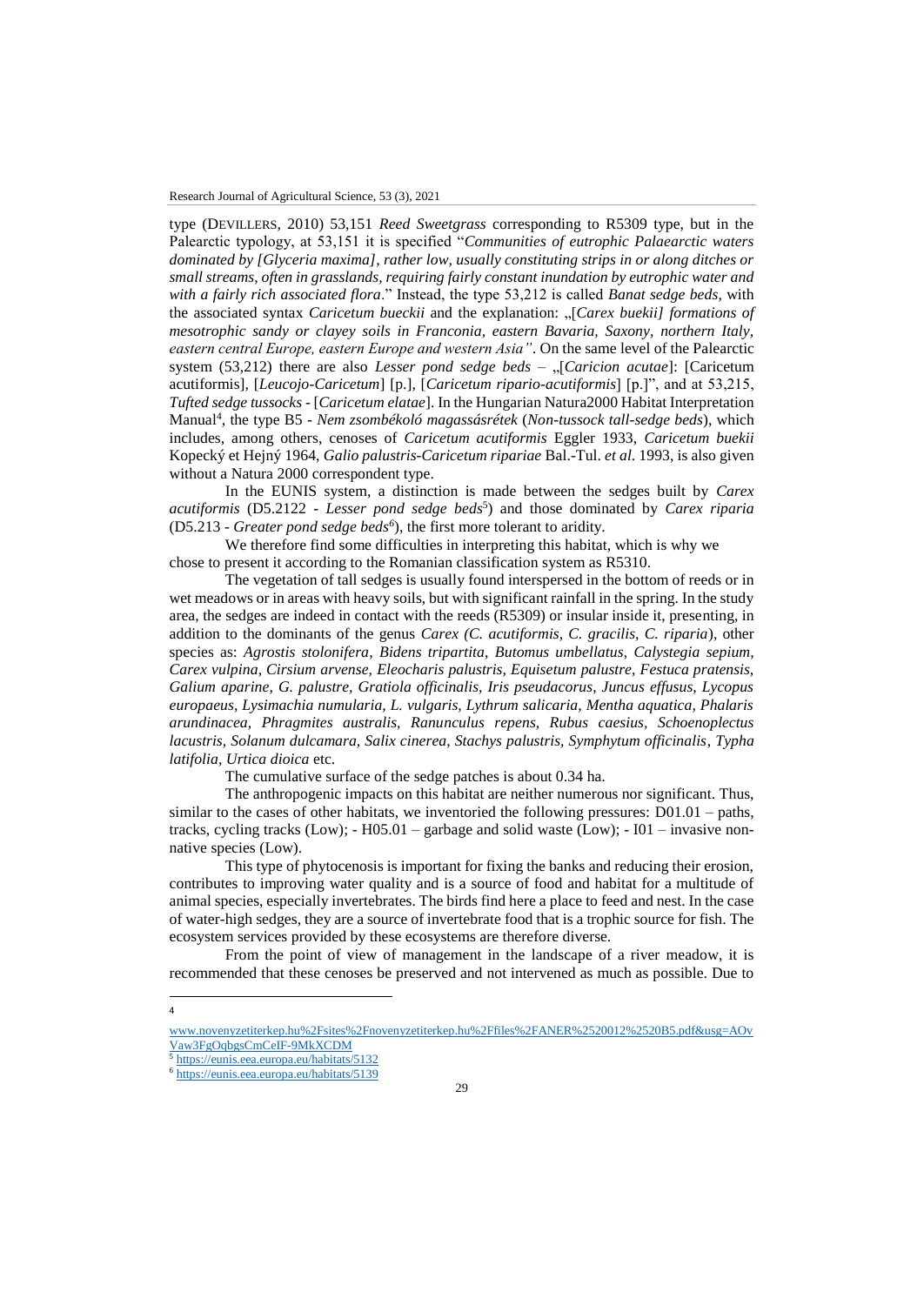litter and biomass on abundant stands, fires should be avoided during periods of vegetation rest.

### **Habitat 3150 - Natural eutrophic lakes with** *Magnopotamion* **or** *Hydrocharition*

Habitat comprising cenoses of aquatic plants floating and fixed to the substrate, in stagnant or smoothly flowing waters with a high content of bases, with a pH usually having values above 7 (GAFTA & MOUNTFORD, 2008). Its characteristic species belong to alliances *Hydrocharition* (*Lemna spp*., *Spirodela spp*., *Wolffia spp., Hydrocharis morsus*-*ranae*, *Stratiotes aloides*, *Utricularia australis*, *U*. *vulgaris*, *Aldrovanda vesiculosa*, pteridophytes (*Azolla*), *Hepaticae* (*Riccia spp., Ricciocarpus spp*.)) and *Magnopotamion* (*Potamogeton lucens, P. perfoliatus*).

The alliance *Hydrocharition* "groups submerged or emerged aquatic cenoses, less floating than duckweed cenoses" (COLDEA *et al*., 1997, p. 44), while in the alliance *Magnopotamion* (syn. *Potamogetonion pectinati* in COLDEA *et al*., 1997, synonim for *Potamogetonion* in MUCINA *et al*., 2016) groups associations of rooted and floating macrophytes in the fresh waters of low altitudes in Europe. If we take into account the communities built by *Lemna ssp., Wolfia ssp., Spirodela ssp*., presented as characteristic species for habitat 3150, as well as the corresponding associations for this habitat presented in the *Habitat Interpretation Manual* (GAFTA & MOUNTFORD, 2008), it appears that the habitat name is narrow because it also includes associations from *Lemnetea minoris*, ordo *Lemnetalia minoris* with its three alliances (*Lemnion minoris, Utricularion vulgaris* and *Stration*), according to MUCINA's *et al*. (2016) classification.

In the case of floating cenoses, but also those composed mostly of aquatic macrophytes, the distribution pattern can be very variable, from one year to another, so these cenoses (and implicitly the habitat) are considered "fleeting". The strict phytosociological approach, beyond some practical difficulties, also depends on the size of the sample areas considered, the mapping rules applied to land habitats, more stable, can not be applied here. For example, inhabited islands / meshes if they are less than  $400 \text{ m}^2$  in size, are considered to be merged in the background habitat, while in the case of a patches dominated by duckweeds, with an area of 1.5 m<sup>2</sup> in a cluster of floating fern (*Salvinia natans*), some phytosociologists may choose to consider two different plant associations. For these reasons, we have chosen to include in the habitat 3150 those areas dominated by species characteristic of the habitat and characteristic of the corresponding plant associations. Thus, in this habitat we identified: *Butomus umbellatus, Ceratophyllum submersum, Lemna gibba, L. minor, L. trisulca, Glyceria maxima, Hydrocharis morsus-ranae, Myosotis scorpioides, Myriophyllum verticillatum, Najas marina, Polygonum amphibium, Potamogeton natans, P. crispus, Phragmites communis, Rumex hydrolapathum, Sagittaria sagittifolia, Schoenoplectus lacustris, Sparganium erectum, Spirodela poyrhiza, Trapa natans, Typha angustifolia, T. latifolia, Valisneria spiralis, Wolfia arhiza* etc. *Marsilea quadrifolia* also appears in the synthetic tables of the corresponding associations, a species of conservative importance that we did not find, just as we did not identify another characteristic species of aquatic moss (*Ricciocarpus natans*) harvested from Bega by BUJOREANU & BĂNĂRESCU in 1942. (ȘTEFĂNUȚ, 2008).

The habitat is widespread in the waters of Behela and Bega, where it most often borders the habitat R5307 (Dacian-Danubian communities with *Glyceria maxima* and *Schoenoplectus lacustris*).

In the absence of *Marsilea quadrifolia*, the conservation value of the habitat itself is moderate, but the role of these communities in the economy of the rheophilic ecosystem is important, with many species that make up the pleuston, invertebrate species and fish finding here their species habitat (in the sense of habitat of the species).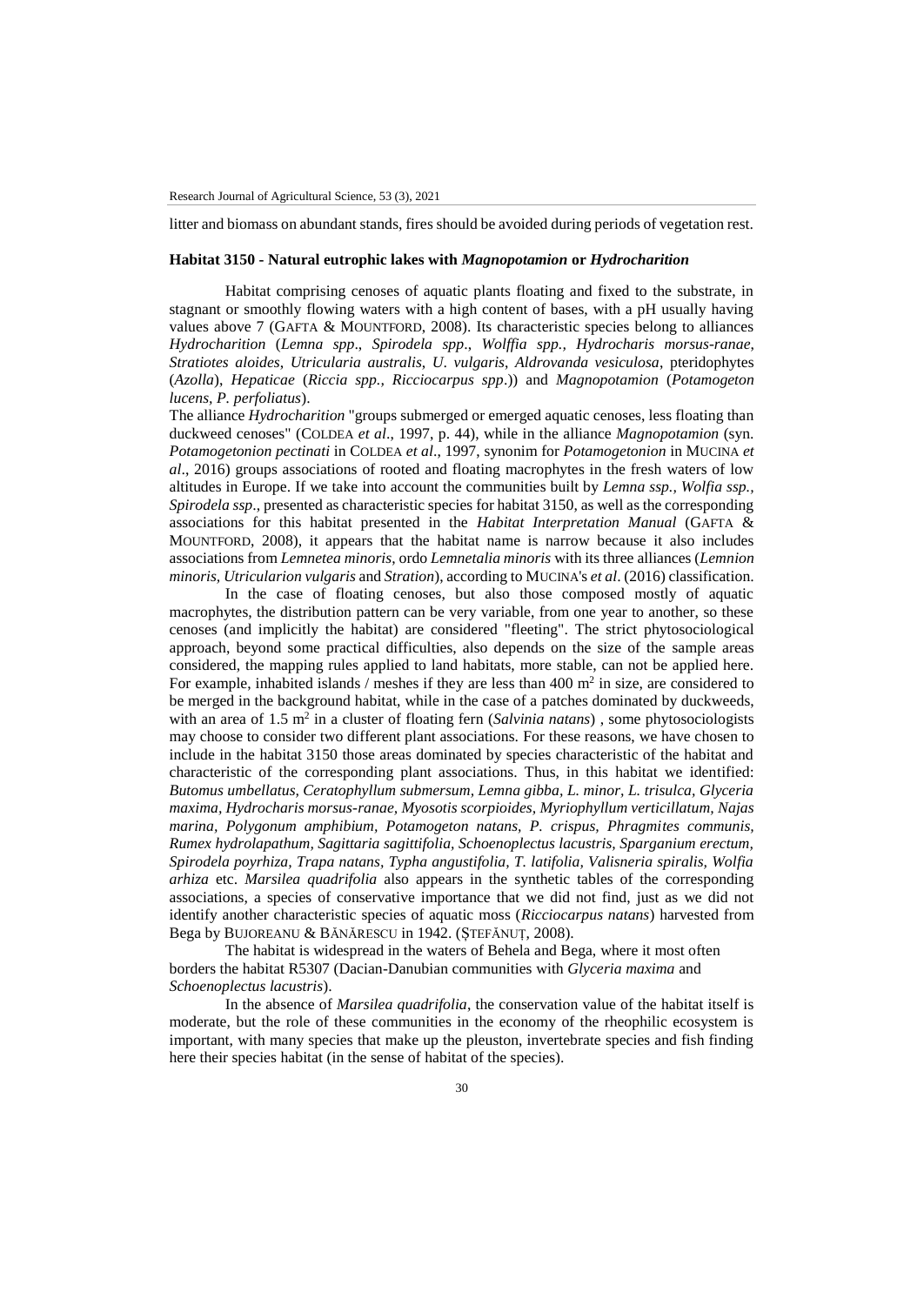The main pressures identified are: A08 – fertilisation (on land in the immediate vicinity of the canal) (Low? - difficult to quantify); F02.03.02 – pole fishing (Low); G01.01.01 and G01.01.01 – motorized nautical sports, and respectively non-motorized nautical sports (Low-Medium); I01 – invasive non-native species (Low).

Large water fluctuations, especially floods, can profoundly affect floating plant communities as well as heavy navigation. Fishermen often "clean" the fishing grounds of such plants, as we have seen in the field. The actions of dredging and correcting the banks, especially in the case of running water, can lead to the disappearance of the habitat for several years. Community members, inhabitants of surroundings, should be aware that the appearance of "stagnant water" covered with duckweeds and floating ferns is far from a bad thing for the aquatic ecosystem, *a contrario*.

**Note:** the unoccupied surface of the water with visible vegetation was classified in type EUNIS C2.34 - *Eutrophic vegetation of slow-flowing rivers*, but it also presents some species of type C2.33 - *Mesotrophic vegetation of slow-flowing rivers*.

### **Habitat 92A0 -** *Salix alba* **and** *Populus alba* **galleries**

Lowland forests are widespread along the rivers on the hilly ares and in the plains of Europe. They are a continuation from the mountain the riparian woody vegetation of priority type 91E0 \* - *Alluvial forests with Alnus glutinosa and Fraxinus excelsior*. According to the Interpretation Manual of Natura2000 habitats in Romania (GAFTA & MOUNTFORD, 2008), and in the Romanian habitat classification system (DONIȚĂ *et al.,* 2005), the species characteristic of habitat 92A0 are:

- in the layer of trees and shrubs – *Salix alba, Populus alba, Fraxinus pallisae, F. angustifolia, Quercus robur, Quercus pedunculiflora, Cornus sanguinea, Crataegus monogyna, Rosa canina, Evonymus europaeus, Sambucus nigra, Prunus spinosa, Amorpha fruticosa, Clematis vitalba, Humulus lupulus*.

- in the herbaceous layer: *Rubus caesius, Calystegia sepium, Cicuta virosa, Althaea officinalis, Galium aparine, Lycopus europaeus, Lysimachia nummularia, L. vulgaris, Physalis alkekengi, Ranunculus repens, Scutellaria galericulata, Solanum dulcamara*.

Almost all of these species were identified in the study area, with the exception of *Amorpha fruticosa* (a formidable invasive species), *Cicuta virosa*, *Fraxinus pallisae, Quercus pedunculiflora* and *Scutellaria galericulata*.

In addition to these characteristic species, we also came across: *Aegopodium podagraria, Acer negundo, Agrostis stolonifera, Alnus glutinosa, Angelica sylvestris, Arctium lappa, Bidens tripartita, Brachypodium sylvaticum, Calystegia sepium, Carex hirta, Cornus sanguinea, Dactylis polygama, Echinochloa crus-galli, Equisetum arvense, Erigeron annuus, E. canadensis, Eupatorium cannabinum, Falopia dumetorum, Galium palustre, Glechoma hederacea, Geum urbanum, Humulus lupulus, Iris pseudacrous, Juglans regia, Ligustrum vulgare, Morus alba, Myosotis scorpioides, Populus nigra, Robinia pseudoacacia, Salix triandra, Silene alba, S. baccifera, Solanum dulcamara, Symphytum officinale, Ranunculus repens, Rubus caesius, Rumex obtusifolius, Sonchus oleraceus, Urtica dioica, Verbena officinalis, Vicia cracca, Vitis sylvestris agg.* 

Habitat 92A0 is a correspondent of the association *Salici-Populetum* Meijer-Drees 1936 (GAFTA & MOUNTFORD, 2008), while COLDEA *et al*. (2015) classify such phytocenoses under the association *Salicetum albae* Issler 1926 (syn. *Salicetum albae* R. Tx. 1931), included in *Salicion albae* Soó 1951, respectively *Salicetalia purpureae* Moor 1958, in the class *Salicetea purpureae* Moor 1958. This classification scheme is also used by MUCINA *et al*. (2016) which include the class *Salicetea purpureae* in category H - *Forests and alluvial bushes*,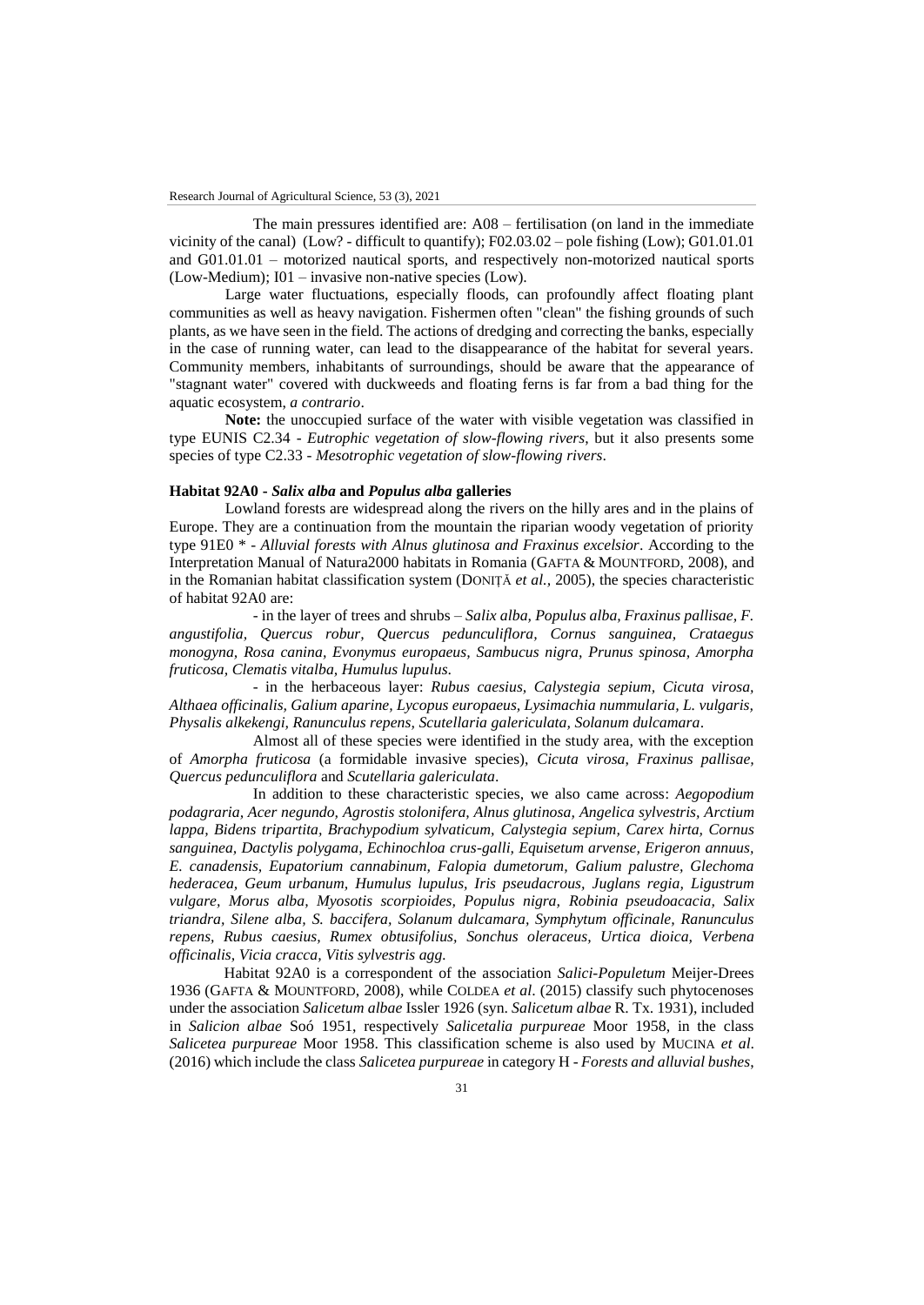in the largest category of azonal vegetation in Europe.

The conservative importance of these willow and poplar galleries lies in providing habitat for many species of wildlife. For many bird species, the trees in this habitat are the only nesting places in many plain landscapes. Numerous invertebrate species also have here their habitat.

The negative impacts found in the studied area are: B07 – Forestry activities - felling and extraction of trees (Low);  $D01.01 -$  paths, tracks, cycling tracks (Medium);  $E01.03$ dispersed habitation (Low); F02.03.02 – pole fishing (Low); H05.01 – garbage and solid waste (S);  $I01$  – invasive non-native species – (Low-Medium). The habitat is very vulnerable to invasion by non-native wood species: *Acer negundo, Amorpha fruticosa, Ailanthus glandulosus, Fraxinus pensylvanica*, American-European poplar hybrids, etc.

**Note:** the line of trees along the Behela was included in the type G5 - *Lines of trees, small anthropogenic woodlands, recently felled woodland, early-stage woodland and coppice.*

### **Habitat X25 - Domestic gardens of villages and urban peripheries**

The habitat is characterized as follows: domestic gardens, usually small, less than 0.5 ha, often cultivated with mixtures of species, interspersed with paths and small buildings, close to human habitats, agricultural land, natural or semi-natural habitats<sup>7</sup>.

In this habitat we have included gardens (mainly vegetables with fruit trees, orchards, etc.) cultivated or currently abandoned and plots of land fenced or not, for recreational purposes, some sown with lawn mixtures, planted with some ornamental species, some with constructions, temporary in the vast majority of cases. Communities of numerous segetal and ruderal species assert themselves on the abandoned surfaces. The total cumulated surface of the habitat in the studied area is about 4.57 ha.

This habitat, being a largely anthropogenic one, cannot be evaluated in terms of the anthropogenic pressures suffered, but can be considered as a generator of pressures. The use of land in the major riverbed for agriculture raises ecological issues, some of which are regulated by law, but cultivation practices are unlikely to be entirely in accordance with the law. Thus, the use of fertilizers, regardless of type (natural or synthetic) has the potential for eutrophication (the area is classified as sensitive to nitrate pollution); the use of plant protection products can impact wildlife (e.g. birds that can eat dead insects as a result of applying insecticide treatments). The presence of groups of people at leisure has an disturbing effect on some species (e.g. birds). The gardens stretched between the dam and the waterfront (sometimes up to 2-3 m from the shore) are a factor in the fragmentation of the habitat of some non-flying insect species.

Regarding the management of this habitat, which offers cultural services (leisure), it is difficult to formulate a recommendation that reconciles the needs of the local community with nature conservation. However, solutions can be identified, such as raising awareness among garden users towards organic micro-agriculture, regulating leisure activities so that they are allowed only during certain periods (ensuring silence for birds), regulating the construction regime in dam-waterfront area, signing agreements with landowners/users, stipulating actions related to good practices, etc.

### **CONCLUSIONS**

 $\overline{\phantom{a}}$ 

Most of the cormophyte species mentioned in the botanical literature were found in the studied area.

We did not identify large populations of invasive species. In the area we found:

<sup>7</sup> <https://eunis.eea.europa.eu/habitats/2488>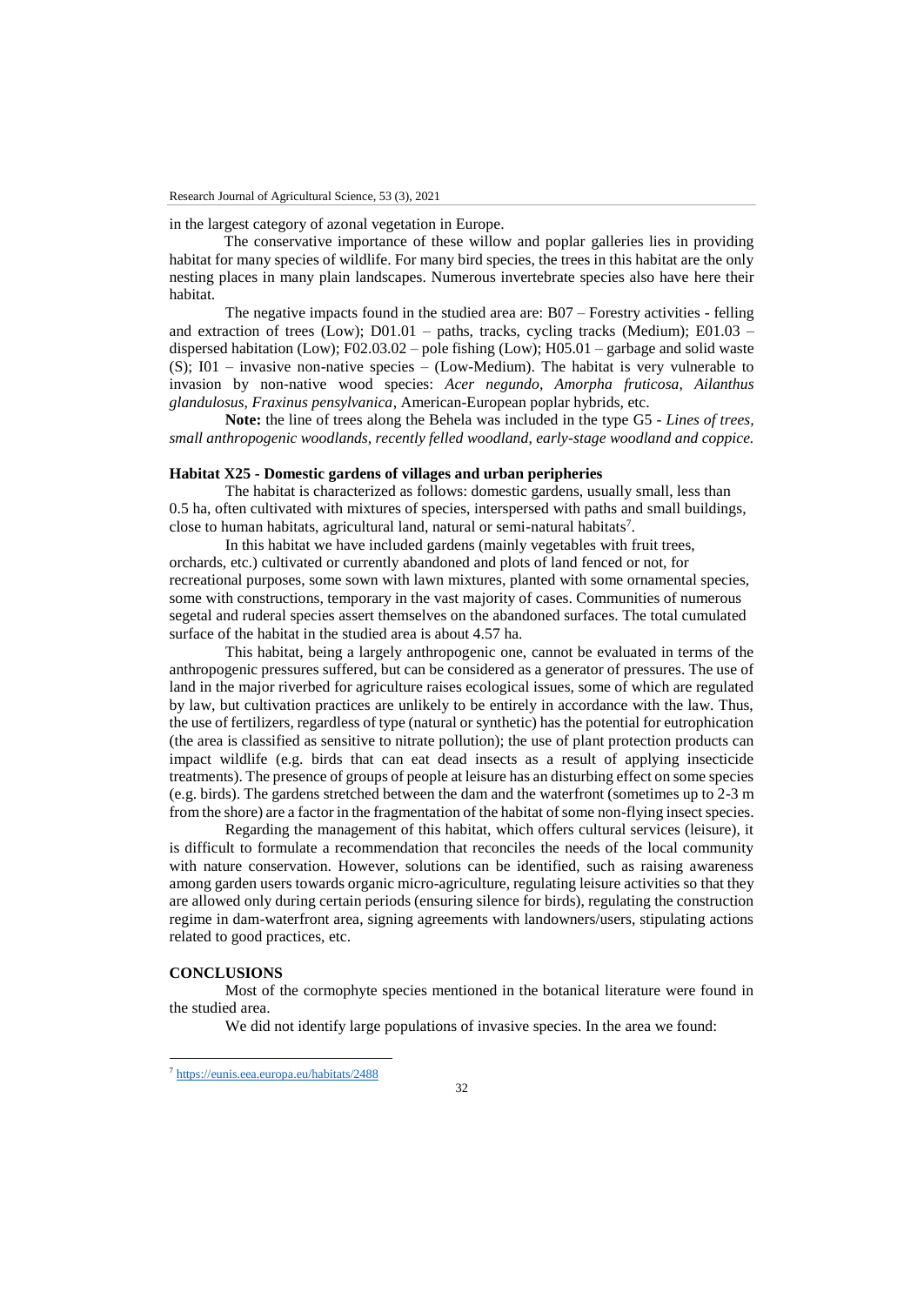*Ambrosia artemisiifolia, Acer negundo*, *Conyza canadensis, Elodea canadensis, Erigeron annuus*, *Fraxinus penssylvanica, Helianthus tuberosus, Pathenocissus inserta, Phytolacca americana, P. decandra, Robinia pseudoacacia, Xanthium orientale* ssp. *italicum.*

The share of habitat areas occupied in the study area is as follows: habitat  $3150 - 2,83$ %; habitat 92A0 – 32,65 %; habitat 5307 – 10,87 %; habitat 5309 – 18,71 %; habitat 5310 – 0,99 %; habitat X25 – 13,28 %; habitat G5 – 0,83 %; habitat C2.34 – 6,76 %; other minor habitats  $-12,98$  %.

The study area is home to a high specific diversity, close to the diversity of similar cenoses presented in phytosociological publications, although under various anthropogenic pressures and offering a wide spectrum of ecosystem services (especially support, regulation and cultural services, Annex 1) which are good to keep account in landscaping projects. Examining the references and historical maps of the area $8$  allows even its designation as a protected area of local interest.

**ACKNOWLEDGEMENT:** This work was supported by "Fondul pentru un viitor mai bun în comunități Timiș", a program coordinated by "Federația Fundațiile Comunitare din România", funded by Lidl Romania and implemented locally by the "Fundația comunitară Timișoara".

#### **BIBLIOGRAPHY**

- BORZA, A., 1941 Schedae ad "Floram Romaniae Exiccatam*"*. A Museo Botanico Universitatis Clusiensis (in Timișoara) editam, Centuriae XXII-XXIII, Buletinul Grădinii Botanice și al Muzeului Botanic dela Universitatea din Cluj la Timișoara, vol. XXI, No. 3-4, pp. 81-130.
- BUIA, A., 1942 Notițe preliminare pentru flora regiunii Timișoara, Buletinul Grădinii Botanice și al Muzeului Botanic dela Universitatea din Cluj la Timișoara, vol. XXII, pp. 57-62.
- BUJOREAN, G., 1942 Contribuție la flora Timișoarei, Buletinul Grădinii Botanice și al Muzeului Botanic dela Universitatea din Cluj la Timișoara, vol. XXII, pp. 77-96.
- COLDEA, G. (éd.), INDREICA, A., OPREA, A., 2015 Les associations végétales de Roumanie. Tome 3 Les associations forestières et arbustives, Presa Universitară Clujeană & Accent, Cluj Napoca.
- COLDEA, G. (éd.), SANDA, V., POPESCU, A., ȘTEFAN, N., 1997 Les associations végétales de Roumanie. Tome 1 – Les associations herbacées naturelles, Presses Universitaires de Cluj, Cluj Napoca.
- DEVILLERS P., DEVILLERS-TERSCHUREN J., VAN DER LINDEN C., 2001 PHYSIS Palaearctic Habitat Classification. Updated to 10 December 2001. Institut Royal des Sciences Naturelles, Bruxelles. Compléments à la table : SPN-MNHN / INPN, février 2010.
- DIHORU, G., NEGREAN, G., 2009 Cartea roșie a plantelor vasculare din România, Ed. Academiei Române, București.
- DONIŢĂ, N., PAUCĂ-COMĂNESCU, M., POPESCU, A., MIHĂILESCU, S., BIRIȘ, I.-A., 2005 Habitatele din România, Ed. Tehnică Silvică, Bucureşti.
- DONIŢĂ, N., POPESCU, A., PAUCĂ-COMĂNESCU, M., MIHĂILESCU, S., BIRIȘ, I.-A., 2006 Habitatele din România. Modificări conform amendamentelor propuse de România și Bulgaria la Directiva Habitate (92/43/EEC), Ed. Tehnică Silvică, Bucureşti.
- GAFTA, D., MOUNTFORD, O. (coord.), 2008 Manual de interpretare a habitatelor Natura 2000 din România, Ed. Risoprint, Cluj-Napoca,
- FAUR, F.M., COSTE, I. (coord.), 1998 Flora și vegetația din întreprinderea piscicolă Timișoara, Lucrare de diplomă, Universitatea de Științe Agricole și Medicină Veterinară a Banatului Timișoara, Facultatea de Agricultură, specializarea Biologie-Științe agricole, 48 p.
- GRIGORE, S. 1971 Flora și vegetația din interfluviul Timiș-Bega, Teză de doctorat, Institutul Agronomic Ion Ionescu de la Brad, Facultatea de Agronomie, Iași.

LENGYEL, G., 2015 - A vadászerdei m. kir. külső erdészeti kísérleti állomáshoz tartozó Vadászerdő,

 $\overline{\phantom{a}}$ 

<sup>8</sup> [https://adt.arcanum.com/ro/,](https://adt.arcanum.com/ro/)<https://maps.arcanum.com/en/>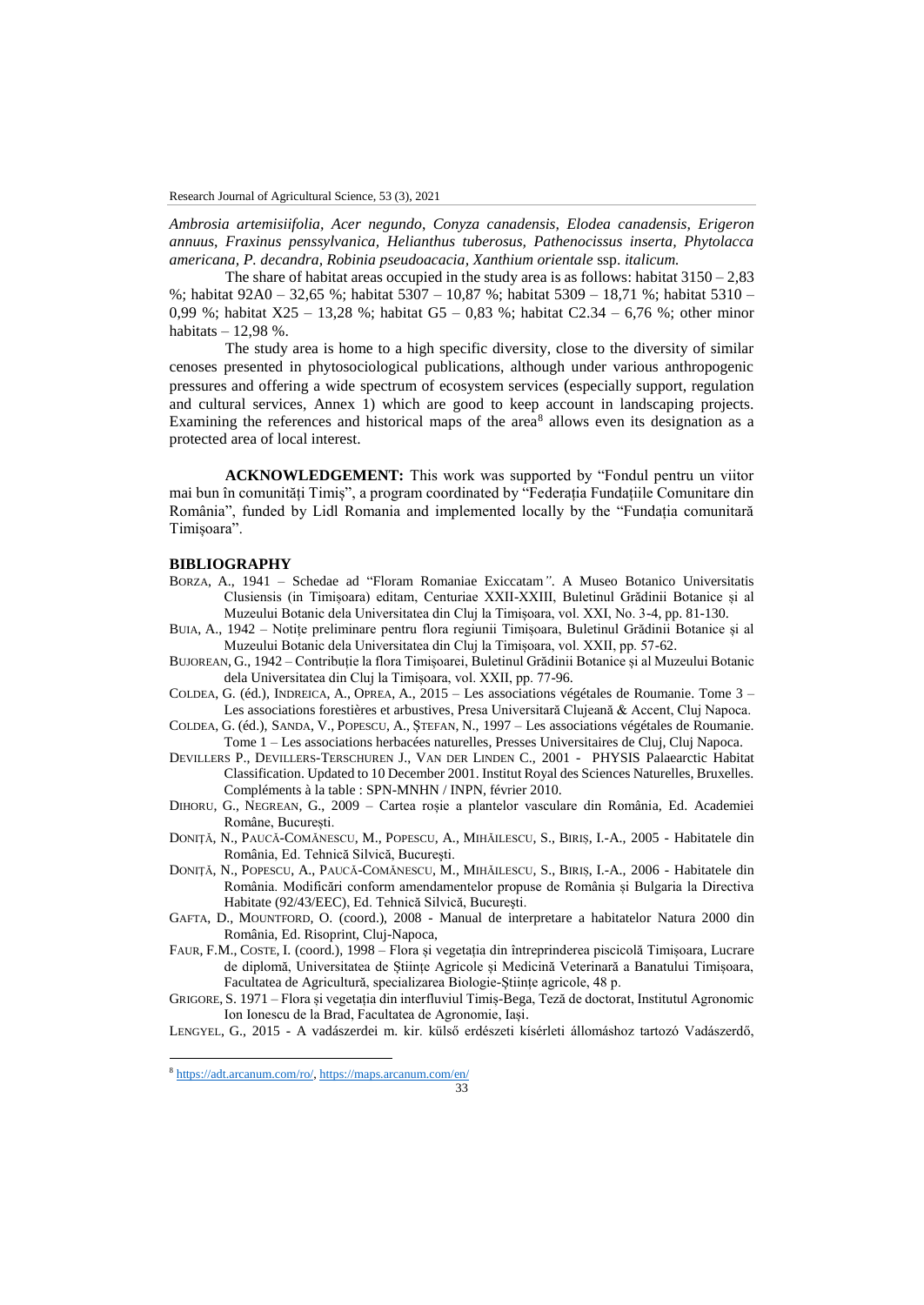Research Journal of Agricultural Science, 53 (3), 2021

Bisztra és Hidasliget erdőrészek növényzete, Erdészeti Kísérletek, XVII, pp. 175-233.

- MUCINA, L., BÜLTMANN, H., DIERSSEN, K., THEURILLAT, J.-P., RAUS, T., ČARNI, A., ŠUMBEROVÁ, K., WILLNER, W., DENGLER, J., GAVILÁN GARCÍA, R., CHYTRÝ, M., HÁJEK, M., DI PIETRO, R., IAKUSHENKO, D., PALLAS, J., DANIËLS, F.J.A., BERGMEIER, E., SANTOS GUERRA, A., ERMAKOV, N., VALACHOVIČ, M., SCHAMINÉE, J.H.J., LYSENKO, T., DIDUKH, Y.P., PIGNATTI, S., RODWELL, J. S., CAPELO, J., WEBER, H. E., SOLOMESHCH, A., DIMOPOULOS, P., AGUIAR, C., HENNEKENS, S. M., TICHÝ, L., 2016 - Vegetation of Europe: hierarchical floristic classification system of vascular plant, bryophyte, lichen, and algal communities. Applied Vegetation Science. Wiley, vol. 19, supp.1, pp. 3-264.
- PACKER, J.G., MEYERSON, L.A., SKÁLOVÁ, H., PYŠEK, P., KUEFFER, C., 2017 Biological Flora of the British Isles: Phragmites australis, Journal of Ecology, 105, pp. 1123–1162. doi: 10.1111/1365- 2745.12797
- POPESCU, P.C., SAMOILĂ, Z.A., 1962 Ghid geobotanic pentru Banat, Elaborat cu prilejul excursiei celei de a IV-a Consfătuiri de geobotanică, organizată de Secția de Botanică a Societății de Științe Naturale și Geografie din R.P.R., în Banat, între 21-31 iulie 1962, București, p. 65.
- SÂRBU, I., ȘTEFAN, N., OPREA, A., 2013 Plante vasculare din România. Determinator ilustrat de teren, Ed. Victor B. Victor, București.
- ȘTEFĂNUȚ, S., 2008 The hornwort and livewort atlas of Romania, Ars Docendi Universitatea din București, București, p. 261.
- TŐKÉS, L., 1905, Enumeratio plantarum vascularium ad Temesvár (Hungária,comit. Temes) sponte crescentium et frequentius cultarum, Természettudományi Füzetek, A Délmagyarországi Természettudományi Társulat Kolonel. XXIX. Évfolyam, 2. Füzet, pp. 7-49.
- ZSÀK, Z., 1916 Adatok Temesvár környéke edényes növényzetének ismeretéhez, Magyar Botanikai Lapok, XV, No. 1/5, pp. 66-75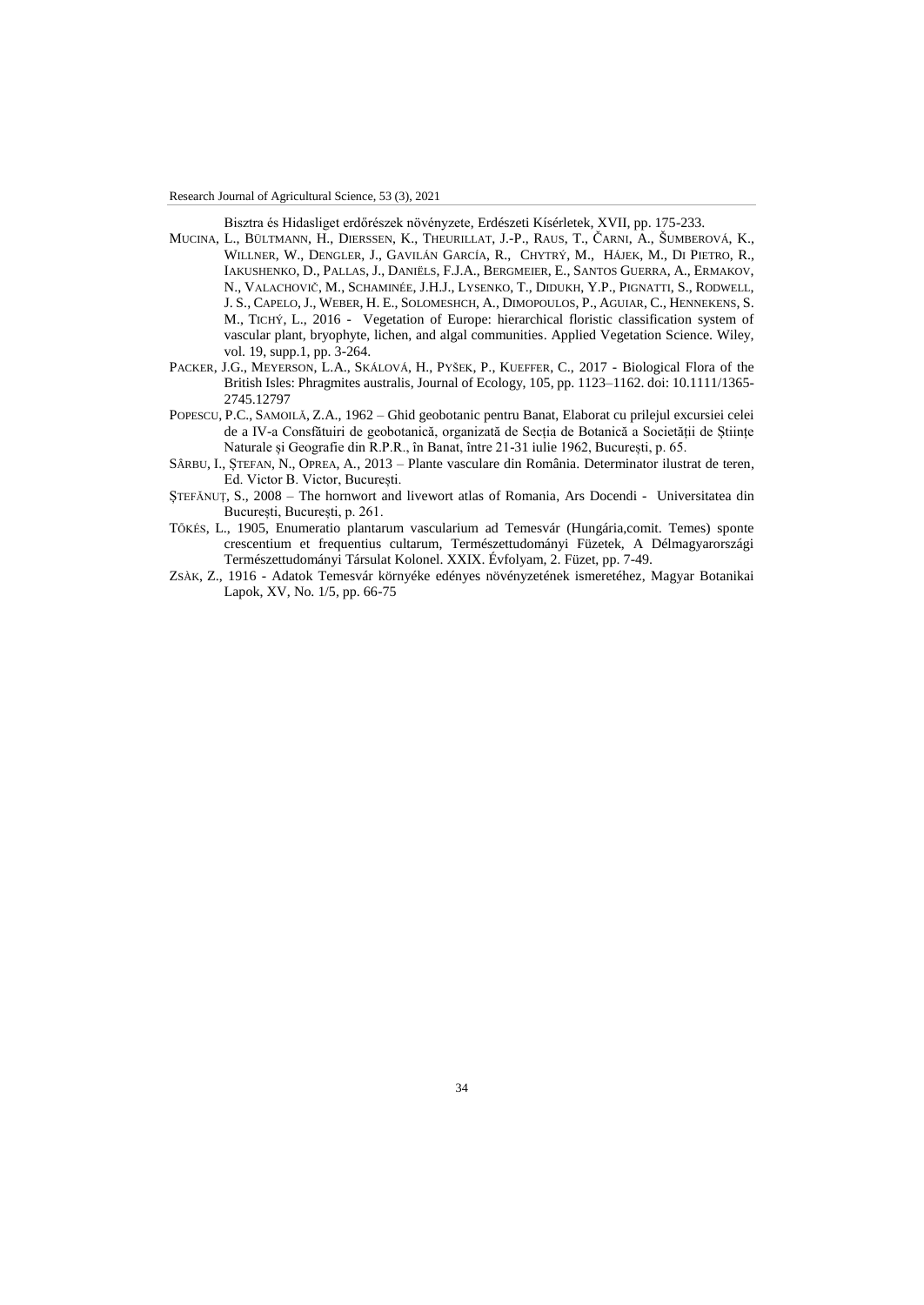| Research Journal of Agricultural Science, 53 (3), 2021 |  |  |  |  |
|--------------------------------------------------------|--|--|--|--|
|--------------------------------------------------------|--|--|--|--|

# **ANNEX 1**

*Assessment of ecosystem services (according to CICES v. 5.1. typology) in the study area.*

| <b>Ecosystem services class</b>                                                                                                                          | <b>Ecosystem services</b><br>code | Quantitative<br>importance |
|----------------------------------------------------------------------------------------------------------------------------------------------------------|-----------------------------------|----------------------------|
| Cultivated terrestrial plants (including fungi, algae) grown for<br>nutritional purposes                                                                 | 1.1.1.1                           | $+$                        |
| Fibres and other materials from wild plants for direct use or<br>processing (excluding genetic materials)                                                | 1.1.5.2                           | $+$                        |
| Wild animals (terrestrial and aquatic) used for nutritional purposes                                                                                     | 1.1.6.1                           | $+$                        |
| Surface water for drinking                                                                                                                               | 4.2.1.1                           | $++++$                     |
| Surface water used as a material (non-drinking purposes)                                                                                                 | 4.2.1.2                           | $++$                       |
| Freshwater surface water used as an energy source                                                                                                        | 4.2.1.3                           | $+++$                      |
| Ground water (and subsurface) used as a material (non-drinking<br>purposes)                                                                              | 4.2.2.2                           | $+$                        |
| Bio-remediation by micro-organisms, algae, plants, and animals                                                                                           | 2.1.1.1                           | $+++$                      |
| Filtration/sequestration/storage/accumulation by micro-organisms,<br>algae, plants, and animals                                                          | 2.1.1.2                           | $+++$                      |
| Smell reduction                                                                                                                                          | 2.1.2.1                           | $++$                       |
| Noise attenuation                                                                                                                                        | 2.1.2.2                           | $++$                       |
| Visual screening                                                                                                                                         | 2.1.2.3                           | $++$                       |
| Control of erosion rates                                                                                                                                 | 2.2.1.1                           | $+++$                      |
| Buffering and attenuation of mass movement                                                                                                               | 2.2.1.2                           | $\ddot{}$                  |
| Hydrological cycle and water flow regulation (Including flood<br>control, and coastal protection)                                                        | 2.2.1.3                           | $++$                       |
| Wind protection                                                                                                                                          | 2.2.1.4                           | $\ddot{}$                  |
| Fire protection                                                                                                                                          | 2.2.1.5                           | $+$                        |
| Pollination (or 'gamete' dispersal in a marine context)                                                                                                  | 2.2.2.1                           | $+++$                      |
| Seed dispersal                                                                                                                                           | 2.2.2.2                           | $+++$                      |
| Maintaining nursery populations and habitats (Including gene pool<br>protection)                                                                         | 2.2.2.3                           | $+++$                      |
| Pest control (including invasive species)                                                                                                                | 2.2.3.1                           | $+$                        |
| Disease control                                                                                                                                          | 2.2.3.2                           | $+$                        |
| Weathering processes and their effect on soil quality                                                                                                    | 2.2.4.1                           | $+$                        |
| Decomposition and fixing processes and their effect on soil quality                                                                                      | 2.2.4.2                           | $++$                       |
| Regulation of the chemical condition of freshwaters by living<br>processes                                                                               | 2.2.5.1                           | $++++$                     |
| Regulation of chemical composition of atmosphere and oceans                                                                                              | 2.2.6.1                           | $+++$                      |
| Regulation of temperature and humidity, including ventilation and<br>transpiration                                                                       | 2.2.6.2                           | $+++$                      |
| Characteristics of living systems that that enable activities promoting<br>health, recuperation or enjoyment through active or immersive<br>interactions | 3.1.1.1                           | $++++$                     |
| Characteristics of living systems that enable activities promoting<br>health, recuperation or enjoyment through passive or observational<br>interactions | 3.1.1.2                           | $+++$                      |